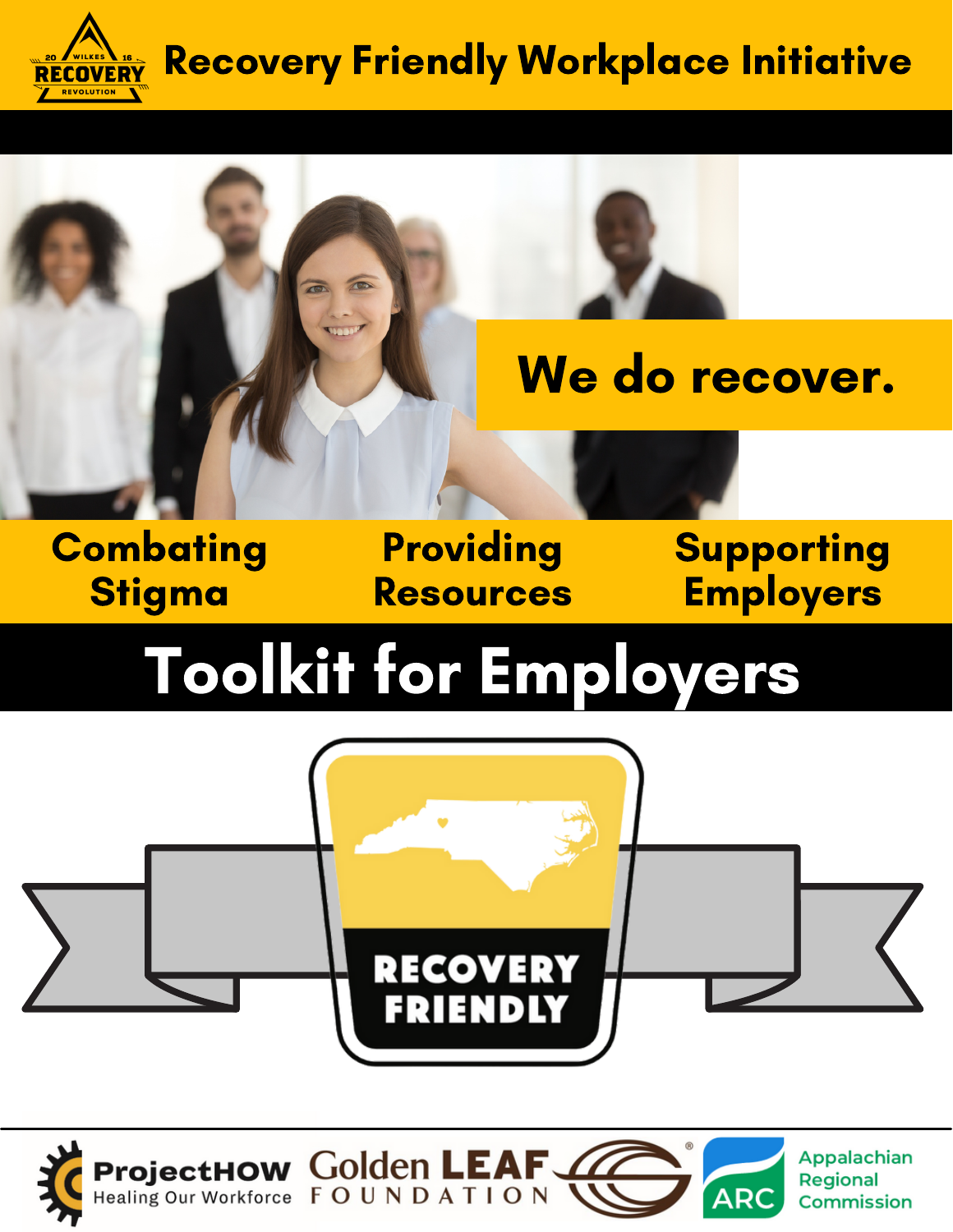



Wilkes Recovery Revolution is a nonprofit organization whose mission is to create a community where recovery is possible through restoring hope, repairing lives, and rebuilding community.

### Table of Contents

| Quick Reference of Resources for Help  Page 9      |  |
|----------------------------------------------------|--|
|                                                    |  |
| More about Wilkes Recovery Revolution  Pages 12-14 |  |

#### Employer Resources

| NC Dept. of Commerce ReEntry Initiative  Pages 20-21  |  |
|-------------------------------------------------------|--|
| Policies and Practices to Consider Reviewing  Page 22 |  |
|                                                       |  |

#### Employee Resources

| Substance Use: A Quick Look  Page 27 |  |
|--------------------------------------|--|
|                                      |  |





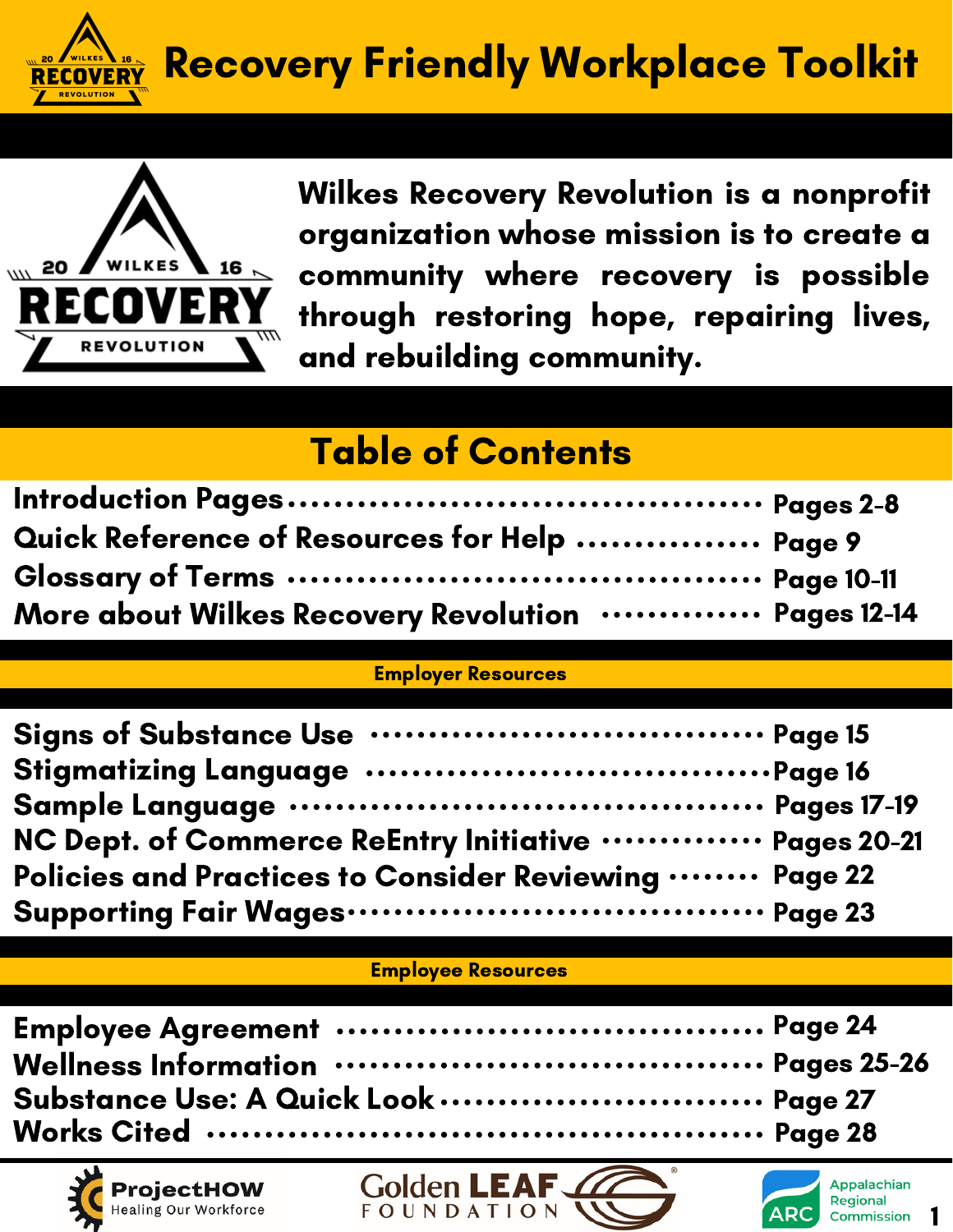



Thank you for taking this step towards learning more about Recovery Friendly Workplaces (RFWs) and their critical role in fighting the disease of addiction.

The bottom line is that recovery is good for business. In this toolkit we will share statistics on the economic, environmental, and social benefits of becoming an RFW, among other benefits that will be felt community-wide.

Together, we can fight the stigma associated with individuals who use substances and those in recovery, address barriers to employment and retention in our communities, and support each unique path toward wellness.

We can 't do this without you—so again, we say, THANK YOU!

An employee in recovery saves their employer an average of \$8,500 per year

### Benefits of being a Recovery Friendly Workplace (RFW):

- Increased productivity
- Less absenteeism
- Healthier, happier employees
- A Recovery Friendly Advocate (RFA)
- Better retention/less turnover
- Community Partnerships/Exposure
- Established avenues for action if an
	- employee shows signs for concern

70% of people who use substances are employed. Employers are incurring the costs.

1 in 3 people are affected by substance use personally or through the use of loved ones.

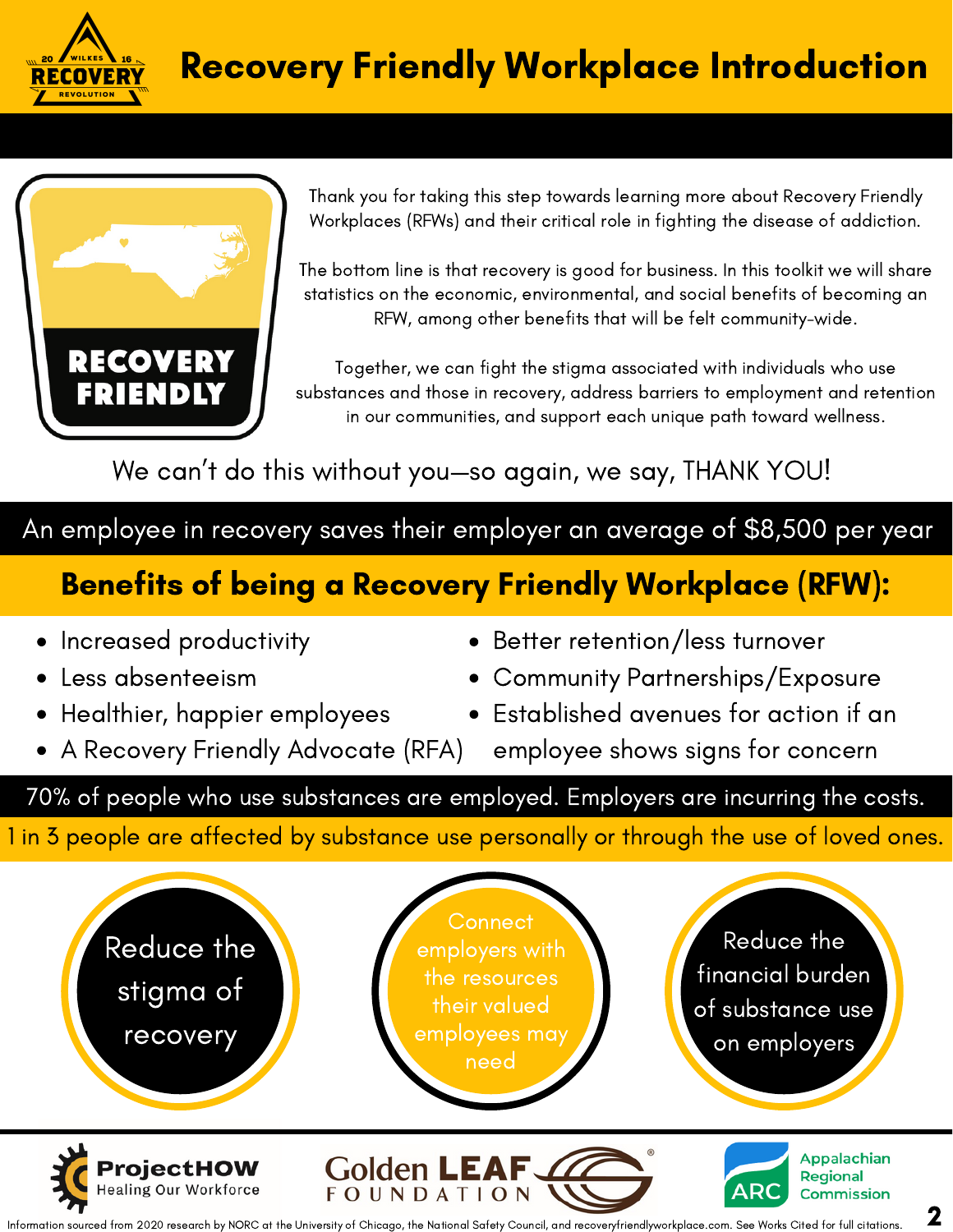Recovery Friendly Workplace Introduction

## Organizational Outline



### Steering Committee Members - Support for ProjectHOW

- Office of the Town Manager of Wilkesboro
- $\bullet$ Office of the Town Manager of N. Wilkesboro
- NCWorks Career Centers

**COVERY** 

- The Health Foundation, INC.
- Sunrise Community for Recovery and Wellness  $\bullet$
- Wilkes Regional Medical Center
- Wilkes Public Health Dental Clinic
- Goodwill Project Re-entry
- Goodwill Industries of Northwest NC



- NCDHHS Div. of Vocational Rehabilitation
- $\bullet$ High Country Workforce Development Board
- Wilkes EDC
- Wilkes County Chamber of Commerce
- Finley Properties  $\bullet$
- Mountain Health Solutions
- Wilkes Community College
- Vaya Health

Golden **L** 

**FOUNDATION** 

 $\bullet$ NC Department of Commerce

- Lowe's
- Tyson
- Daymark
- Dom Bakeries
- The Dispensary
- Goodnight Brothers
- Unified City Church
- Project Lazarus
- Promise Resource Network



3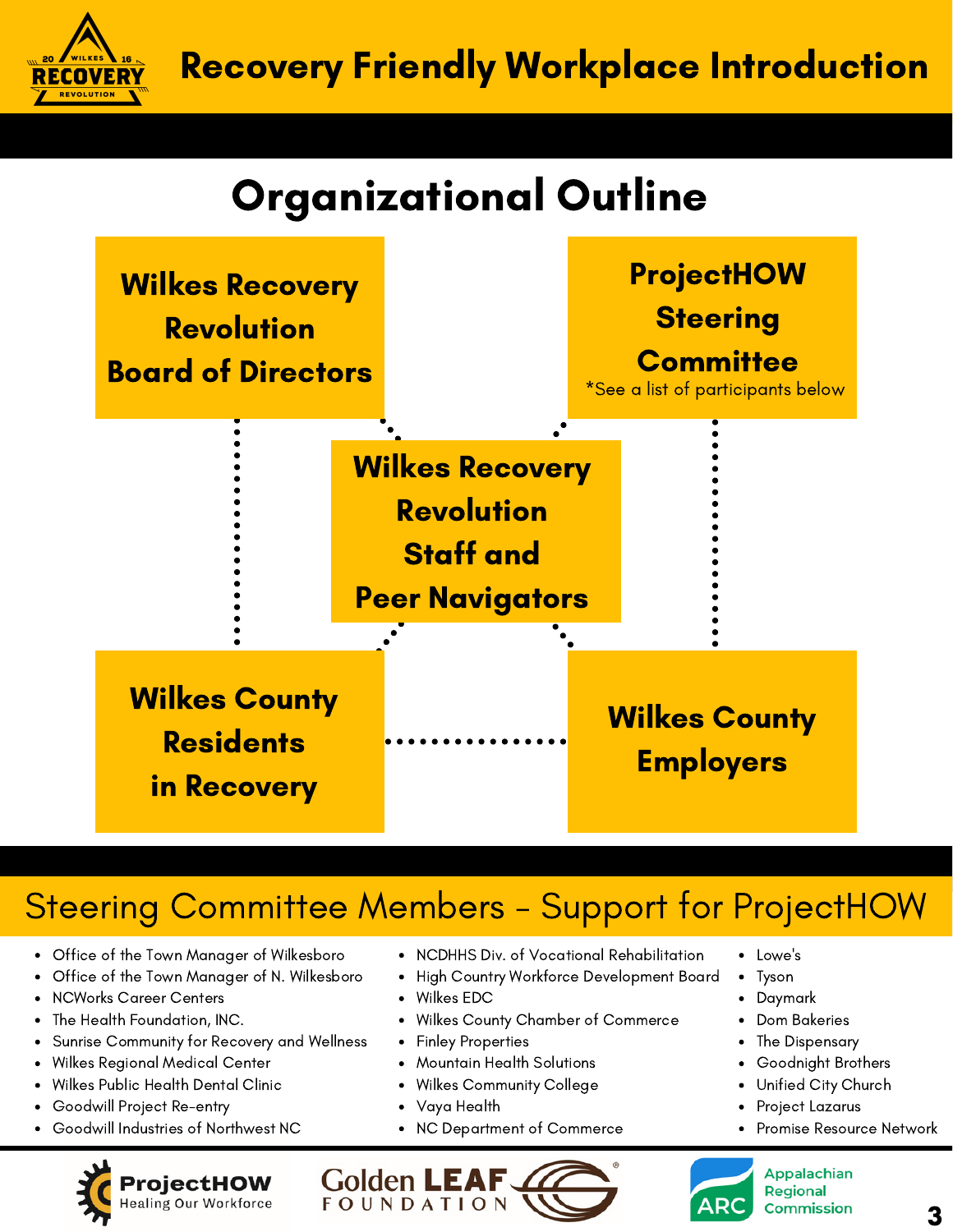

## Process of Engagement

#### Letter of Intent Phase 1 Phase 2

Write a letter of intent stating your interest in becoming a Recovery Friendly Workplace (RFW). Preferably, this will be on your company's letterhead. Samples and templates are available.

# **Orientation**

One-on-one sessions or group events assessing your needs, introducing your toolkit and your Recovery Friendly Advocate (RFA), reviewing language and policies for a RFW, and more. This is customizable to each employer's needs.

#### Phase 3 **Implementation**

Complete all requirements on the Initial Requirements Checklist, establish a working relationship with your RFA, address any barriers or concerns that may have been missed in initial planning during orientation.

## Designation and Stickering

Display this sticker in your window, in your office, on your website and on job postings!



Your employees and your customers in recovery now feel seen, welcome, and appreciated!

**AR** 

4

Appalachian

**Commission** 

**Regional** 

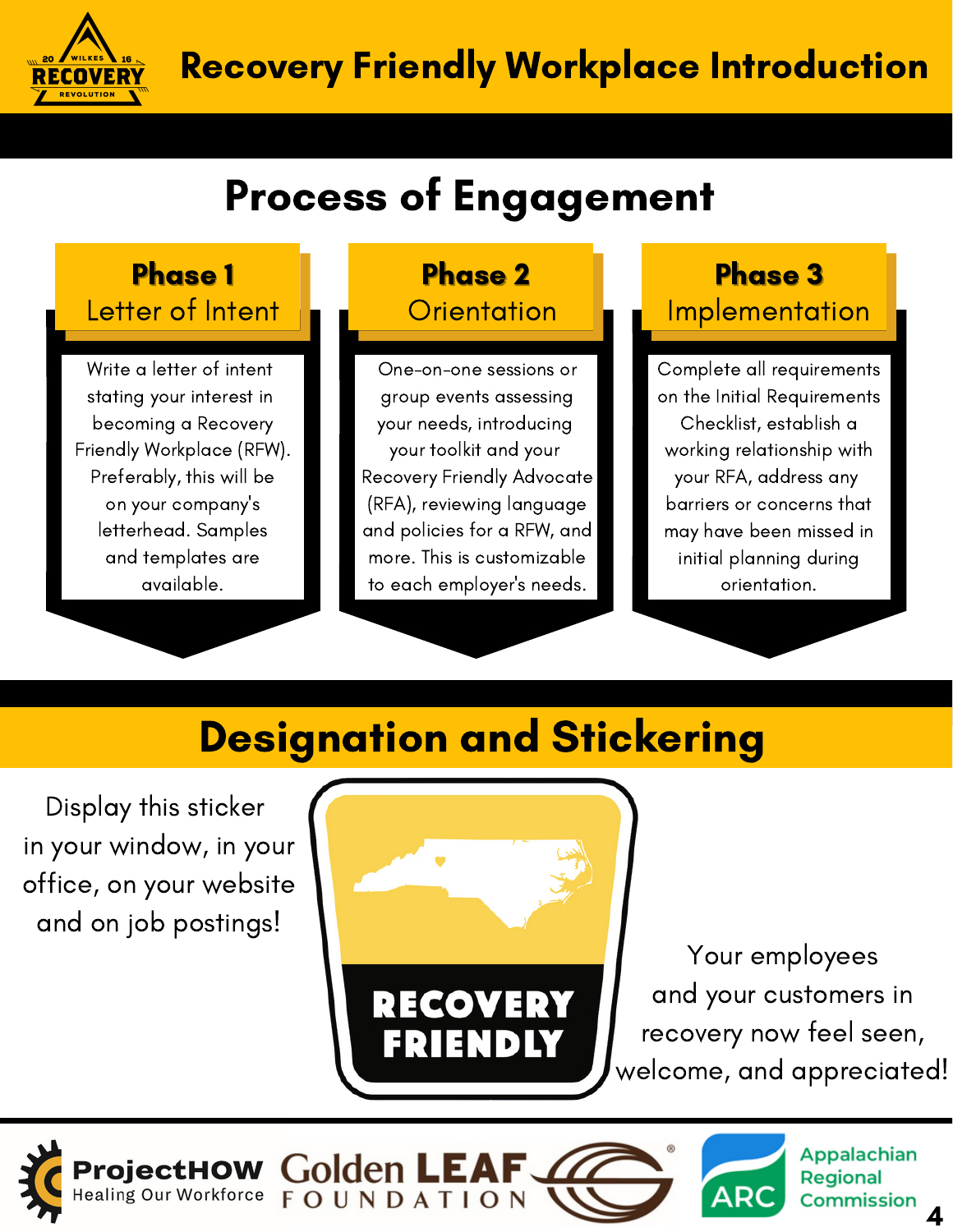Recovery Friendly Workplace Toolkit

## Frequently Asked Questions (FAQs)

#### What is a Recovery Friendly Workplace (RFW)?

A Recovery Friendly Workplace supports the health, wellness, and safety of its employees by educating about substance use and addiction, creating an environment conducive to the journey of recovery, and working to reduce the stigma often associated with the disease of addiction, substance use, and recovery.

#### What is the cost of participation?

**O** AWILKES \ 16

Our RFW program, this toolkit, and access to a Recovery Friendly Advocate at Wilkes Recovery Revolution (WRR) are free of charge. This also includes specialized services for successful implementation, connection with an organization of local agencies and businesses, and referrals for employment where appropriate.

#### What is a Recovery Friendly Advocate (RFA)?

An RFA is an advocate who works in the recovery community. Whether they are staff at Wilkes Recovery Revolution or a peer navigator working directly with individuals in recovery, your RFA will be available to answer questions, support you in implementing and customizing your RFW toolkit, and more.

#### What are the benefits of working with individuals in recovery?

There are many benefits to working with individuals in recovery. First, there are measurable economic benefits. Whether it is improved productivity, less days out of work, or increased job retention, hiring someone in recovery comes with savings for your organization. Further, the values of recovery - accountability, holistic wellness, assessing avenues for help when the need arises - are social benefits you will see affecting positive change, too.

#### Who is Wilkes Recovery Revolution and what do they do?

Wilkes Recovery Revolution is a recovery community organization (RCO). An RCO works with individuals in recovery to re-establish connections in the community that may have been broken in a struggle with SUD. WRR supports Phases Transitional Housing, Revolution Thrift Store, R3 Recovery Center, Fresh Start Farm, Wilkes Fresh Mobile Market, and ProjectHOW-Healing Our Workforce, which is the project whose funding supports this program and toolkit. We are funded by Golden Leaf Foundation, Appalachian Regional Commission, and private donors.

#### Will I have to change policies or commit to hiring people in recovery?

No. We are not asking that you change any specific policies. We do ask, however, that you use the information provided to you through engagement with this initiative to review your policies and ensure that they value the recovery process, that they do not contribute to the stigma surrounding those affected by substance use, and that they honor your employees' health, wellness, and ability to access available resources. In terms of hiring people in recovery, chances are you already have hired out of the recovery population and we don't encourage that you ask people to self-identify in the application or interview process. This program is designed to honor recovery, combat stigma, and provide resource navigation to employees and their loved ones.

Commission

Appalachian

**Regional** 

**AR** 

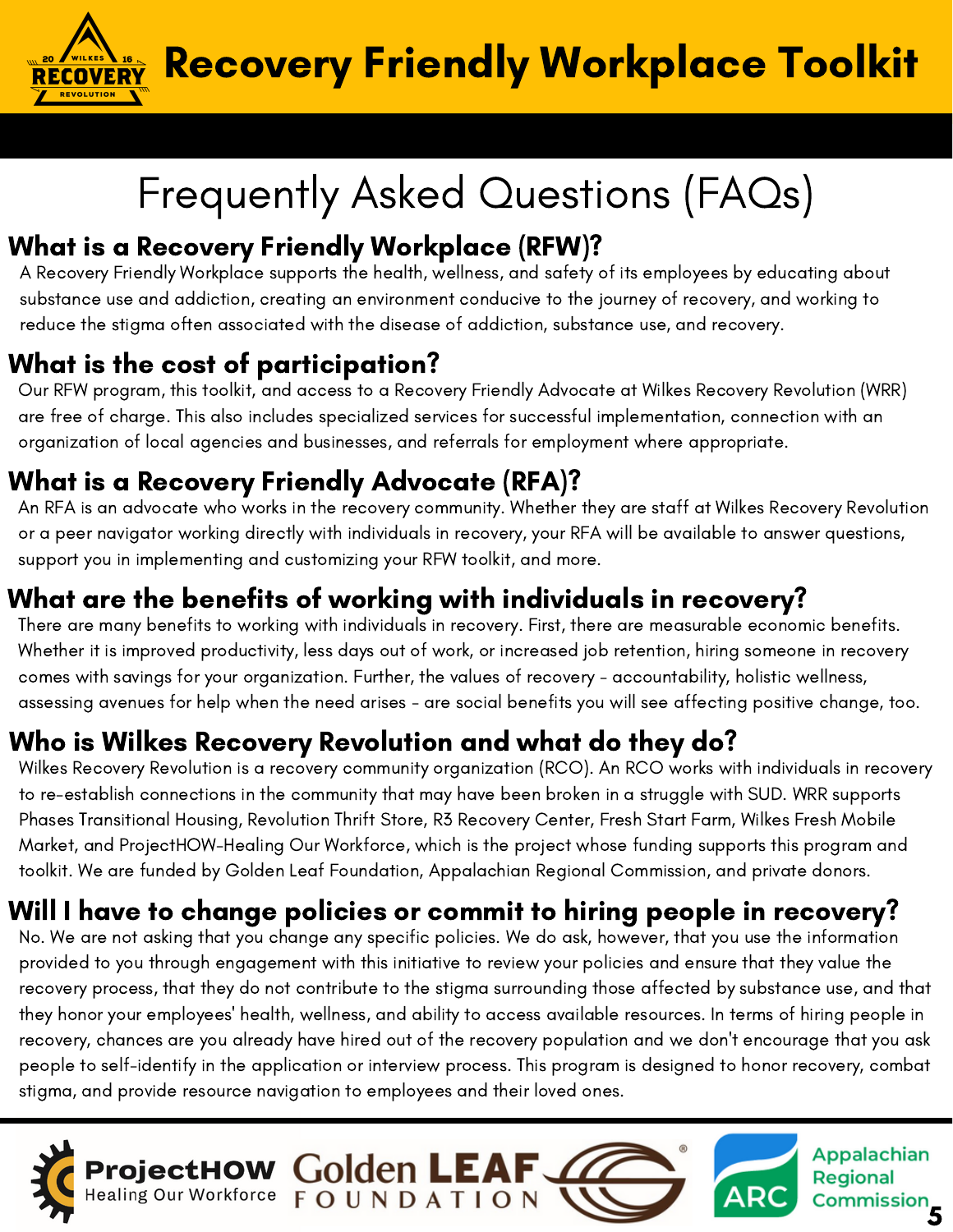Recovery Friendly Workplace Toolkit **/ERY** 

# Frequently Asked Questions (FAQs), cont.

## What will we receive after designation?

- Support in tough situations with employees
	- $\circ$  Free contracted peer support services
	- $\circ$  Language and communication review
	- $\circ$  Free training for your staff and management this toolkit, recovery coach, language matters, education on prevention
- Resources to share with job applicants and employees
	- Quick Reference Resource Guide included in this toolkit
	- A Recovery Friendly Advocate who can assist in finding additional resources as needed
	- $\circ$  Direct connections with resource agencies
	- $\circ$  Monthly emails with tips and info on upcoming training
- A network of like-minded organizations
	- Connect with other employers involved with this initiative
	- Receive support from other Recovery Friendly Workplaces
	- Choose how involved you want to be there is no requirement for engagement with our initaitive
- Exclusive access to job fairs, services, events, & resources
	- Monthly emails, free harm reduction supplies, networking events, feature on our website, and this toolkit!







6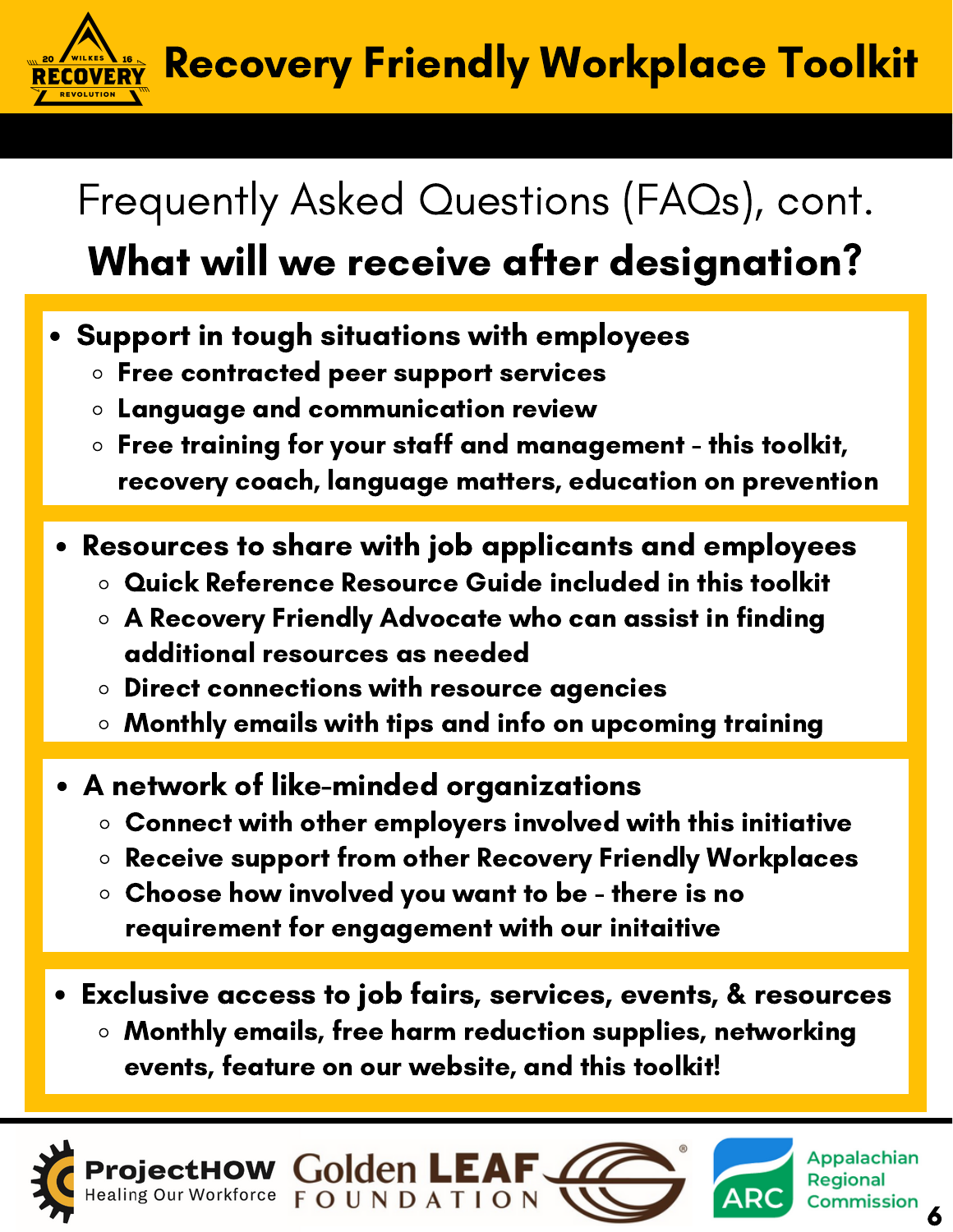Recovery Friendly Workplace Toolkit **ECOVERY** 

# Frequently Asked Questions (FAQs), cont.

### How can we engage with this initiative if we can 't change any of our policies?

### Raise Awareness

About substance use and its risks, about stigma and the ways it affects those who use substances, those in recovery, and those suffering from mental health concerns.

**Golden LEA** 

**FOUNDATION** 

### Promote

Your workplace may have restrictions another does not. Help us affect change in our community!

### **Educate**

We can provide your staff with training, posters, and data. You can politely interrupt stigma and share info!

## **Sticker**

Display your sticker to say you are recovery-friendly!

### Create a Healthy Workplace

Open and clear lines of communication, resource connection, evidence-based practices for addressing mental health needs, and frequent review of policies and practices support healthy workplaces!

### Innovate

This work is new but very important. We love working with employers to make it their own!



Appalachian **Regional Commission** 

**ARC** 

7